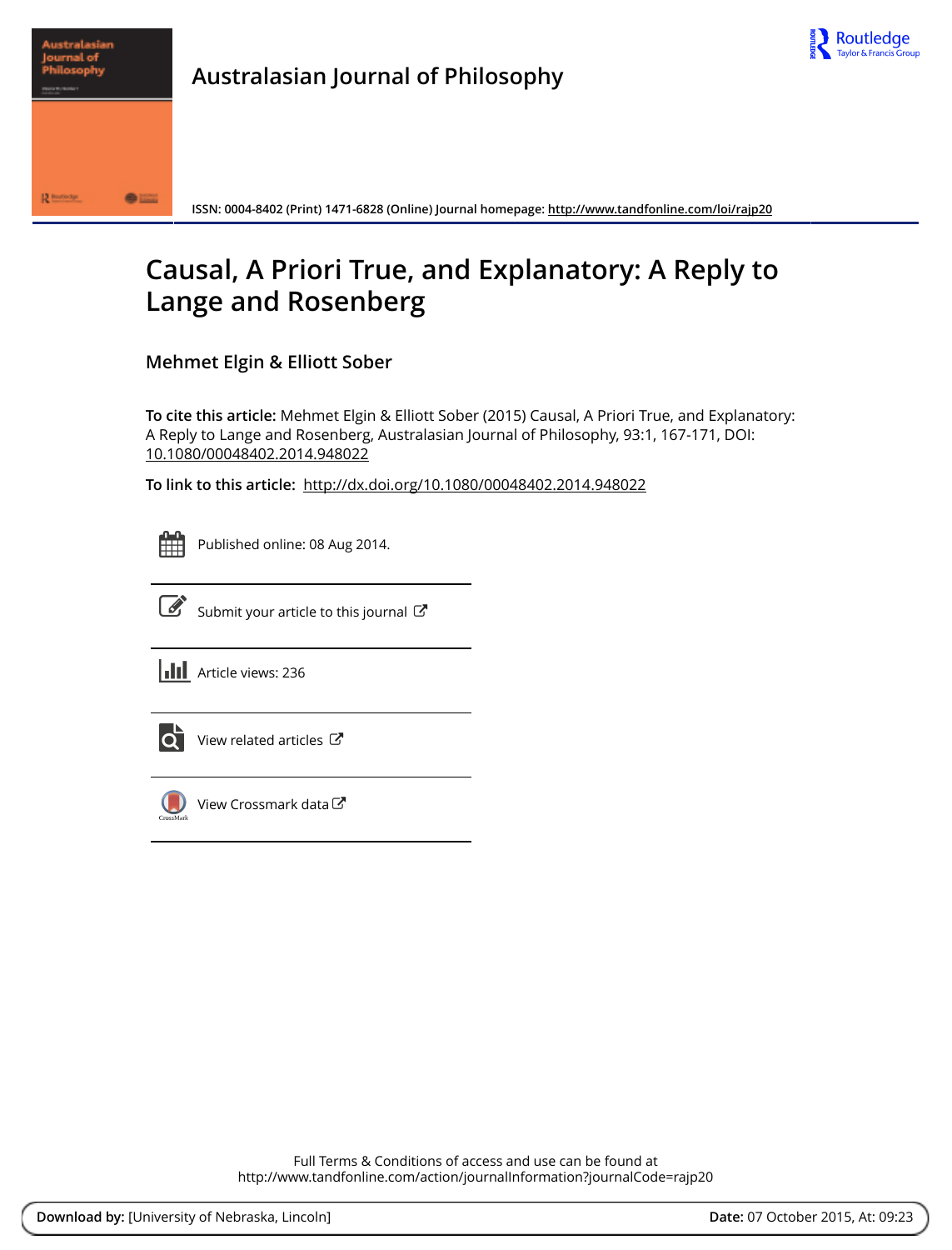### DISCUSSION NOTE

## CAUSAL, A PRIORI TRUE, AND EXPLANATORY: A REPLY TO LANGE AND ROSENBERG

Mehmet Elgin and Elliott Sober

Sober [[2011\]](#page-5-0) argues that some causal statements are *a priori* true and that a priori causal truths are central to explanations in the theory of natural selection. Lange and Rosenberg [\[2011](#page-5-1)] criticize Sober's argument. They concede that there are a priori causal truths, but maintain that those truths are only 'minimally causal'. They also argue that explanations that are built around a priori causal truths are not causal explanations, properly speaking. Here we criticize both of Lange and Rosenberg's claims.

Elliott Sober [[2011\]](#page-5-0) argues for the anti-Humean thesis that some causal statements are *a priori* true. The ones he discusses have the form 'X would causally promote Y.' Sober also suggests that *a priori* causal statements are central to the theory of natural selection, and to population biology more generally, in that they form the backbones of many evolutionary explanations. We will call this two-part thesis  $CAPEC$  (= causal *a priori* + explanatory centrality).

In their reply to Sober's paper, Marc Lange and Alexander Rosenberg [\[2011\]](#page-5-0) argue that *a priori* causal truths are 'minimally causal' [598] and that explanations that are built around those truths aren't *causal* explanations, properly speaking. They say their main goal is to defend the 'Humean dictum' that 'there are no causal explanations containing *a priori* knowable statements specifying the causal relevance of certain features of events' [591]. Although L&R say they aim to 'controvert Sober's argument', it isn't clear that they deny either conjunct in CAPEC. Even so, we have doubts about L&R's defence of their Humean dictum. In particular, we challenge their argument for the thesis that  $a$  priori causal truths are always 'minimally causal'. We also question their thesis that an explanation that is built around an a priori causal truth isn't causal.

L&R focus their discussion on the following example that Sober [\[2011](#page-5-0)] discusses:

the principle of natural selection (PNS): Trait  $A$ 's being fitter than trait  $B$  in a population would causally promote<sup>[1](#page-1-0)</sup>  $A$ 's increasing in frequency and  $B$ 's declining if the two traits were heritable.

<span id="page-1-0"></span><sup>&</sup>lt;sup>1</sup>L&R [592] argue that there are true statements of the form 'x would promote y' where the relation isn't causal. We find this dubious, but it doesn't matter, since Sober meant 'causal promotion' when he said 'promotion'.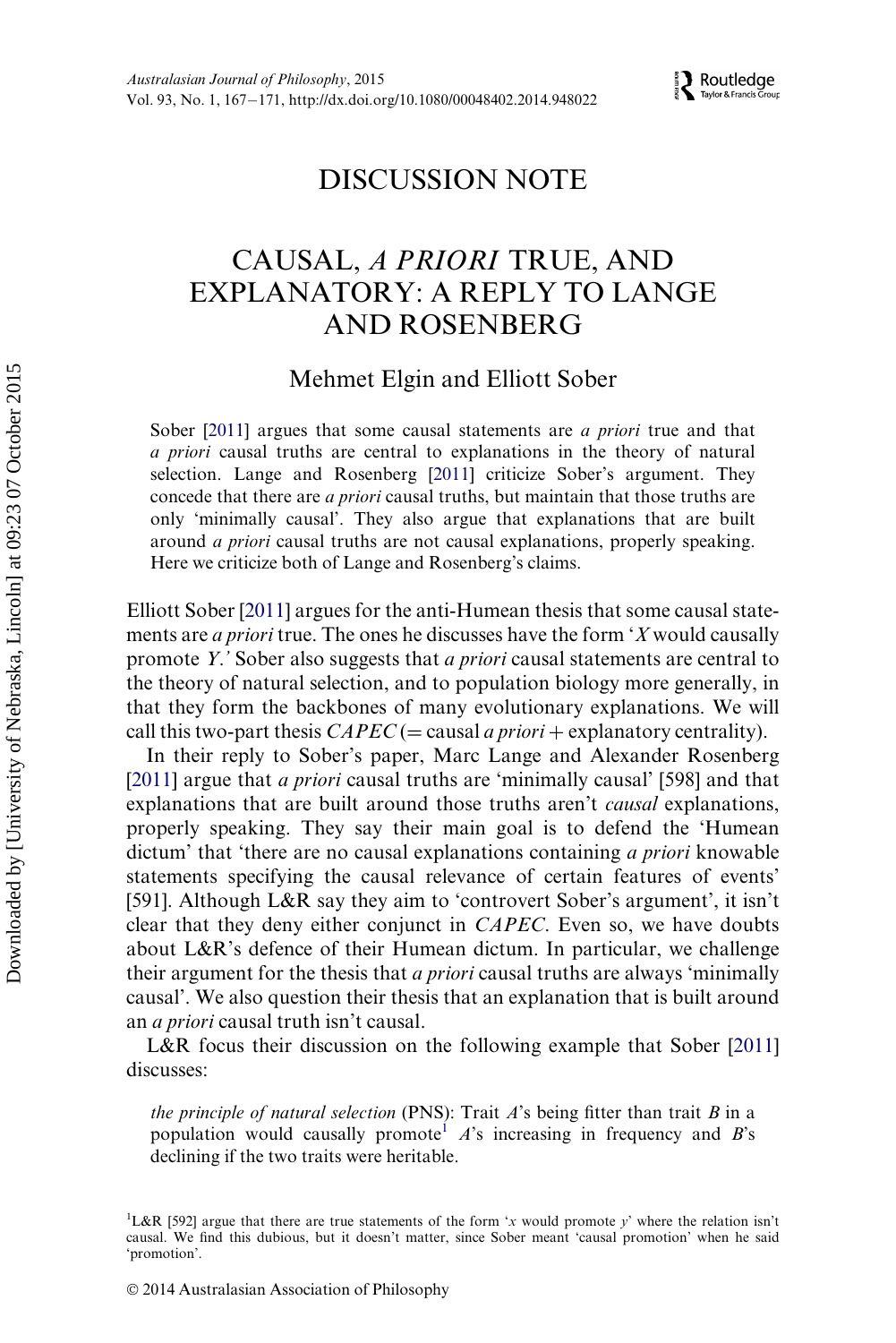In what sense is the statement that  $A$ 's being fitter than  $B$  caused  $A$  to increase in frequency and B to decline 'minimally causal'?

If 'minimally causal' just means that the statement has omitted some causal fact that is explanatorily important, we agree. For example, the statement has failed to describe why  $A$  is fitter than  $B$ . The problem is that all causal statements omit some causal fact or other that is explanatorily important. It is worth noting that PNS and its variants differ markedly from the example that  $L\&R$  cite of an obvious triviality, that 'the causes of sleep, if there are any, cause sleep' [598]. The parallel triviality would be 'the causes of evolution, if there are any, cause evolution', but that is not what PNS says.

There is a second reading of L&R's claim that PNS is 'minimally causal'. We think this is the reading that L&R intend, given the way they formulate their 'Humean dictum'. L&R argue that when 'A's being fitter than  $B$  caused trait  $A$  to increase in frequency' is true, the statement fails to specify the causally efficacious property of the cause that brought about the effect. We agree that some true causal statements fail to describe causally efficacious properties. For example, suppose that the first event described in the first chapter of Gibbon's Decline and Fall of the Roman Empire caused the second event described in the second chapter. This statement, though true, does not say what it is about the first event that produced the second. Statements of the form 'event  $E_1$  caused event  $E_2$ ' can have this deficiency. Matters change, we believe, when one considers statements of the form 'a's having  $F$  would causally promote b's having G in circumstance C.' If a statement with this form is true, then it does single out a causally efficacious property (namely, F). It is statements with this logical form that Sober argues are sometimes a priori; if they are true, they cannot leave you in the dark in the way that the statement about Gibbon's book does. L&R grant that there are *a priori* true statements that have this form, but deny that these statements tell you which properties are causally efficacious. We think this is a misreading of what statements of that form assert.

L&R explain their denial when they discuss a proposition they call DORM ('ingesting under certain conditions something with a dormitive virtue would promote falling asleep'). They say that it 'does not specify any first-order properties instantiated in an event  $C$  of opium ingestion that enables  $C$  to cause a falling-asleep event  $E'$  [595]. They then offer the following justification for their claim that a causally efficacious property must be first-order  $[594-5]$ :

To argue that the second-order property was causally active threatens to require us to accord causal relevance to C's instantiating a third-order property, and a fourth, and so on. Accordingly, we suggest that what it is about C that gives it the power to bring about  $E$  is its involving the ingestion of a substance with a certain intrinsic, non-dispositional, natural property involving opium's chemical structure. The properties of  $C$  that are causally relevant to E, then, do not include  $C$ 's involving the ingestion of a substance possessing the second-order property of being soporific.

We think that fitness is a dispositional property and involves the relationship of an organism (or a trait) to an environment. L&R conclude that fitnesses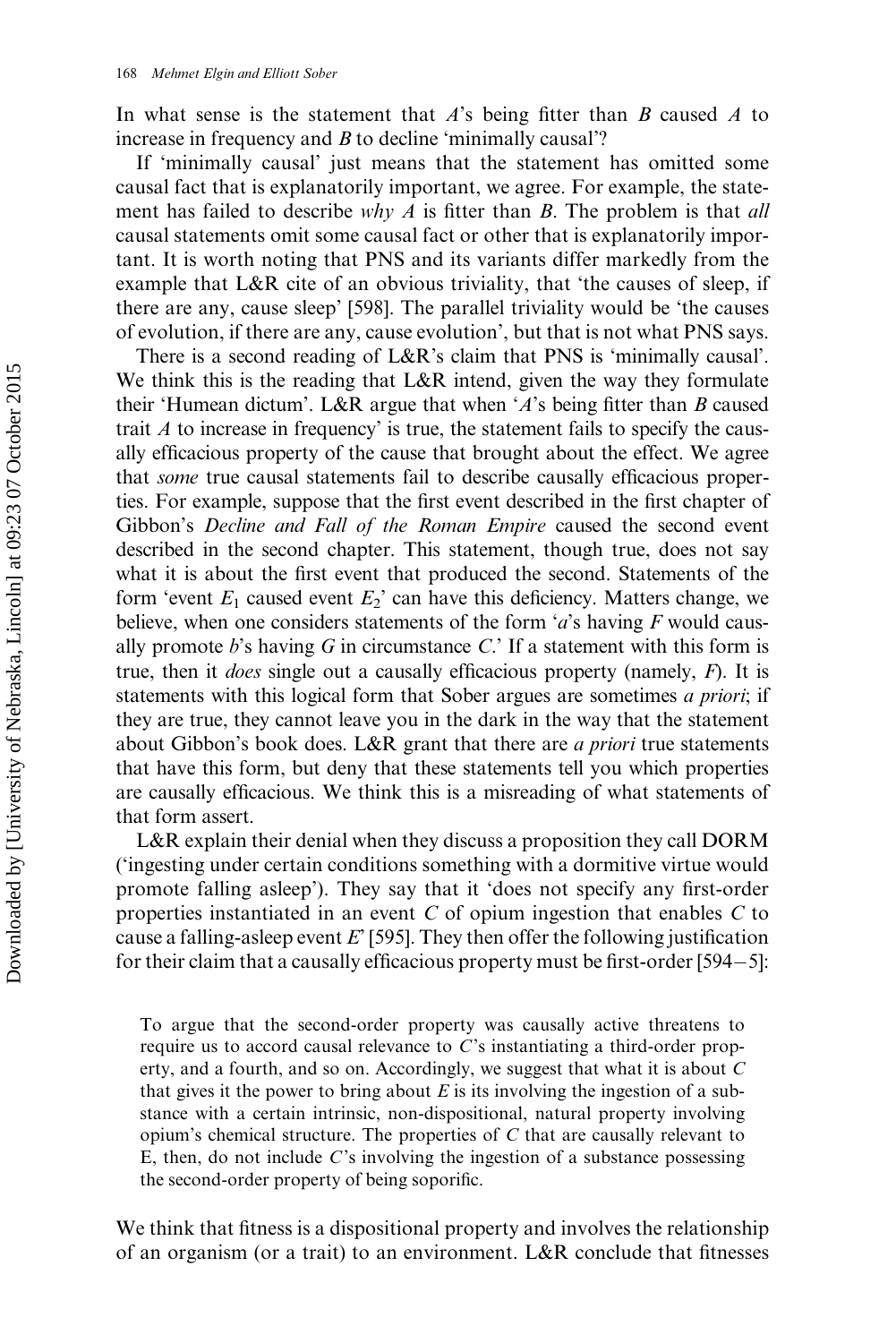(and presumably fitness differences), understood in this way, don't cause anything. We are sceptical about their thesis that only intrinsic and nondispositional properties have causal efficacy, especially if 'intrinsic' means nonrelational. We don't see much of an argument in L&R's paper for their thesis. They mention a looming regress, but don't develop the idea. As it happens, Lange [\[2013](#page-5-2)] has abandoned the claim that dispositional properties are always causally inert.

Even if L&R are right that dispositional and nonintrinsic properties are always causally inert, this point applies to the example of PNS, but not to the other two biological examples that Sober [\[2011](#page-5-0)] describes at some length—R.A. Fisher's model of sex ratio evolution and a population genetics model of heterozygote superiority. In the first of these, the mix of sons and daughters that a parent produces is said to causally influence how successful the parent will be in producing grand-offspring. Even if fitness is a dispositional property, it is hard to see how having five sons and five daughters can be a dispositional property that the parent has. We say this even though we worry that the distinction between dispositional and occurrent properties may be misconceived. Perhaps L&R will reply that having five sons and five daughters is not an 'intrinsic' property of a parent. Our response is that this makes their claim that only intrinsic properties can be causally efficacious very implausible indeed. Similar points apply to the model of heterozygote superiority: being a heterozygote doesn't sound like a dispositional property (unless all properties are dispositional), and to us it sounds pretty 'intrinsic'. These two examples were important in Sober's paper. He mentions that readers of his paper may be tempted to dismiss the idea that PNS is explanatory because they think it is trivial and unilluminating, but that it is harder to defend this attitude with respect to these two other examples from mathematical biology. L&R never discuss these examples.

We turn, finally, to L&R's discussion of what a causal explanation is. Here is a key passage  $[593-4]$ :

suppose Mother tries to distribute her strawberries evenly among her children without cutting any (strawberries or children). That she has three children and 23 strawberries would promote her attempt's failing. That Mother's having three children and 23 strawberries would be causes of her failure (if she tried to distribute the strawberries evenly, under controlled conditions) is the common verdict of many accounts of causal relations...

Thus, we recognize that there are *a priori* 'would promote' causal statements... the 'would promote' statement about Mother is sufficiently informative to figure in scientific explanations.

[W]hen we explain Mother's failure by appealing to the fact that her failure would be promoted by her having three children and 23 strawberries, we do not give a causal explanation. Rather, our explanation works by pointing out that, given the numbers of strawberries and children, Mother cannot succeed—where this necessity is stronger than causal necessity. Mother failed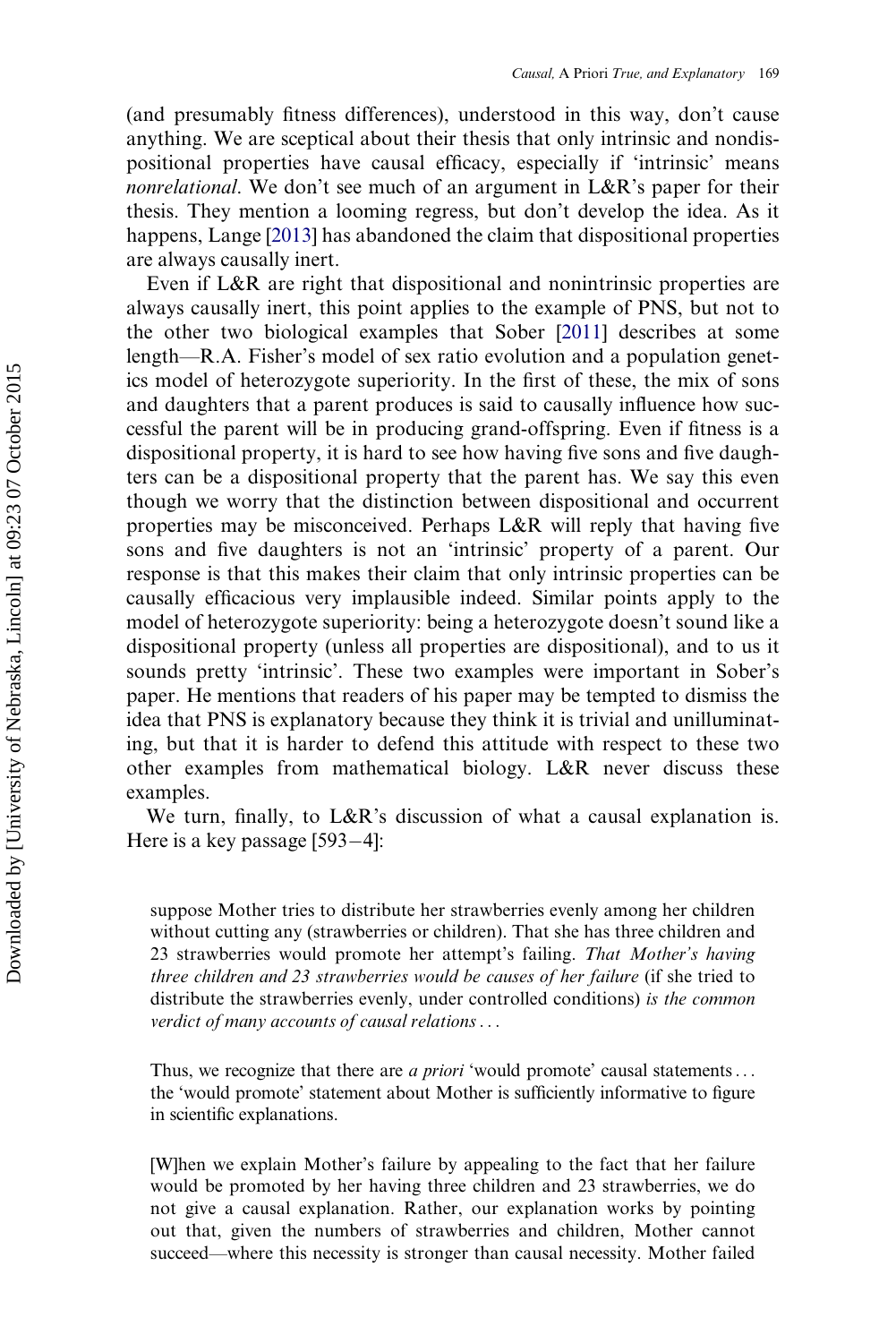because failure was inevitable. The numbers of children and strawberries, though they make failure inevitable, do not function in this explanation as causes.

Notice that L&R grant that the strawberry statement they italicize, which has the form 'a's having F would causally promote b's having  $G$ , is a priori true and explanatory. However, the explanation that embeds this a priori causal truth is not, they say, a *causal* explanation. In a footnote  $[593-4]$ , they explain why:

This example shows that to be a 'causal explanation', it is not enough that the explanans essentially include a 'would promote' statement specifying the causally relevant features of causes and their effect. What makes an explanation 'causal' is not what it includes, but how it works: that it explains by delineating contextually relevant parts or features of the world's causal nexus.

This clarification does not permit L&R to draw the conclusion they want. The strawberry statement *does* delineate 'contextually relevant features of the world's causal nexus'.

According to L&R, the facts they mention about Mother, her children, and her strawberries fail to provide a causal explanation, because 'Mother cannot succeed—where this necessity is stronger than causal necessity', and this is so even though they concede that the generalization in the *explanans* is causal. This concession, we think, means that a second premise in their explanans describes the cause and the explanandum describes the effect. We find it strange that L&R want to withhold the label 'causal explanation', given all this. We also note that probabilistic statements about X's causally promoting Y do not entail that if X happens, then Y cannot fail to occur. This means that even if L&R are right about the strawberries, their thesis about what a causal explanation is fails to show that the biological examples that Sober discusses aren't causal.

In summary, L&R grant that there are *a priori* causal truths, but claim that they are only minimally causal. They also claim that explanations that are built around a priori causal truths aren't causal explanations. We fail to see an interesting sense in which these truths are only minimally causal. And we don't think that L&R have offered a convincing reason to abandon the idea that an explanation that is built around a causal statement (whether it is minimal or not, and whether it is *a priori* or not) is a causal explanation. At the same time, we have no problem with the idea that there are noncausal explanations: they obviously exist in pure mathematics and in the reduction of one empirical law to another by a derivation. All in all, we think that CAPEC is alive and well.

#### Acknowledgements

We are grateful to Marc Lange and Alexander Rosenberg, and to the referees of this journal, for comments. We also thank the TUBITAK BIDEB